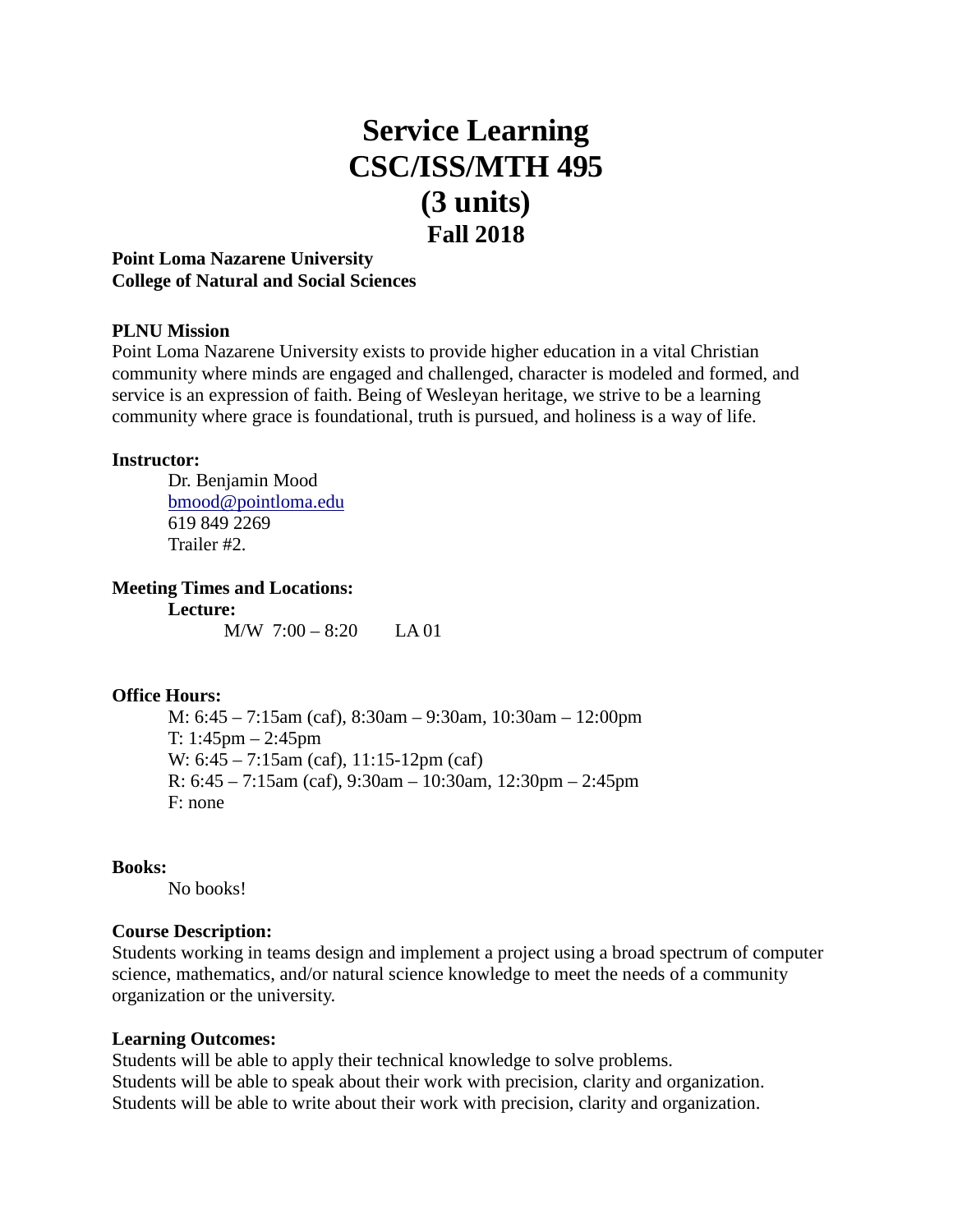Students will collaborate effectively in teams.

Students will be able to identify, locate, evaluate, and effectively and responsibly use and cite information for the task at hand.

Students will be able to gather relevant information, examine information and form a conclusion based on that information.

Students will be able to understand and create arguments supported by quantitative evidence, and they can clearly communicate those arguments in a variety of formats.

# **Department Mission:**

The Mathematical, Information, and Computer Sciences department at Point Loma Nazarene University is committed to maintaining a curriculum that provides its students with the tools to be productive, the passion to continue learning, and Christian perspectives to provide a basis for making sound value judgments.

# **Course Information:**

This class will be broken down into formal in-class time, and more flexible group time. Both are essential, and required.

# **Class time will be used for:**

- Technical, soft skill, and ethics presentations
- Team meetings
- Giving and listening to progress reports
- Reflections and peer evaluations

#### **Time outside of class will be spent:**

- **•** Meeting with client/ mentor
- Researching and Planning the project
- Learning technical tools
- Implementing project
- Planning briefs and presentations

Anticipated technical/ soft skill presentations:

- Writing **technical papers** in computer science and stats
	- o Presenters should provide examples of technical papers from the different disciplines and talk about organization (comparing and contrasting discipline papers), voice, and characteristics of the different sections of the paper (abstract, introduction or background, methods, results/conclusion, bibliography (including how references are handled throughout the paper))
- **Creating academic posters**
	- o Presenters talk about what makes a good poster, presenting examples of good and bad posters. Presenters should discuss how to get a poster made, including cost, time constraints, cost, and methodology.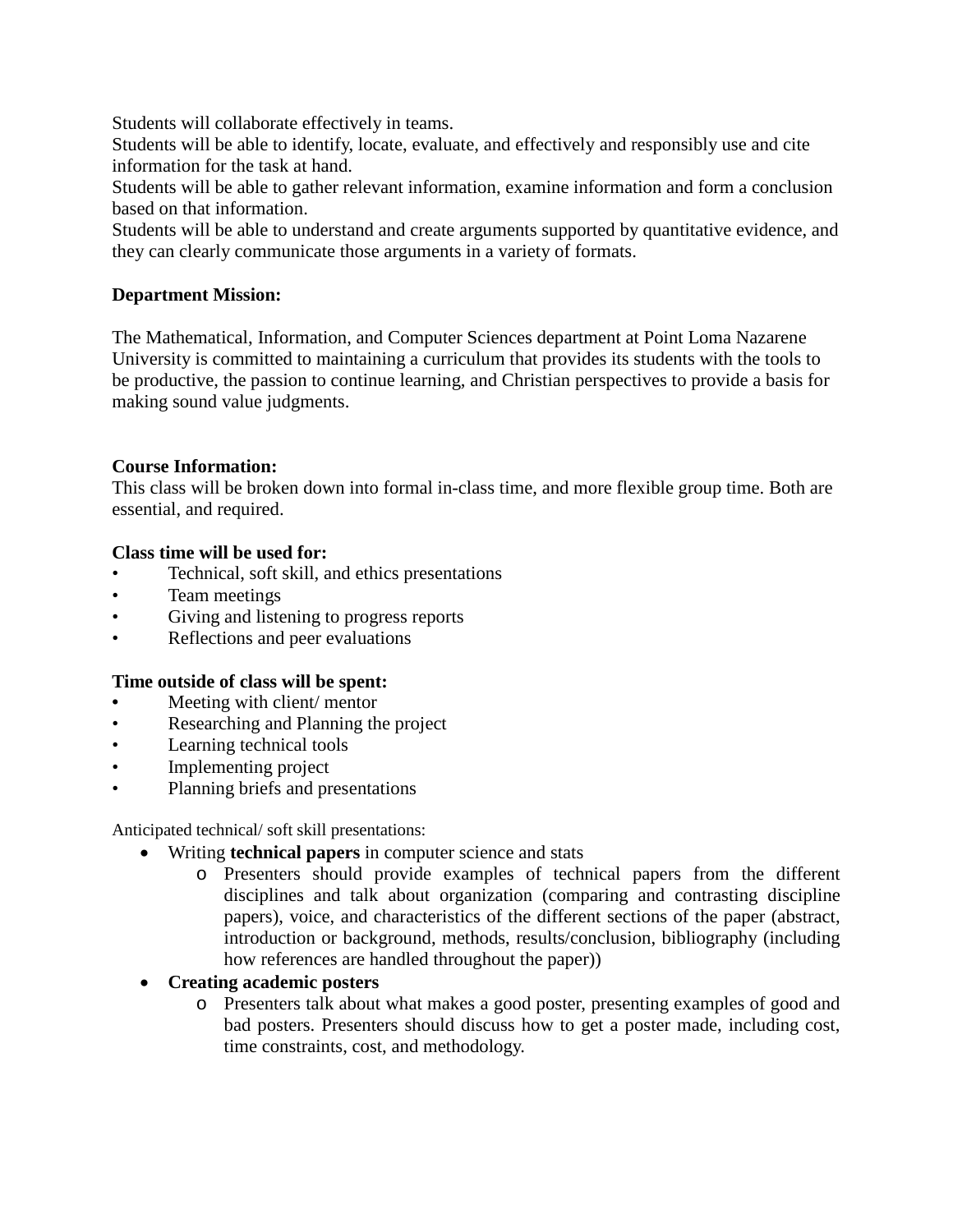- **Excel skills** including Sum, Avg, Standard Deviation, Count, and CountIf functions, V-Lookup, views with functions and with data only, simple graphs (at least bar, scatterplot, histogram)
	- o Presenters should talk about theory (what information these tools provide and when they should be used) along with live demonstrations of their use.
- Demonstrate the capabilities of the **R programming language** including a simple script and creating different types of graphs from a dataset. Also show R-Shiny basics
- Demonstrate the capabilities of the **Visual Basic Programming** Language including a program that uses buttons, textboxes, and reads, displays, and updates a file.
- Demonstrate **Data visualization**: how to effectively represent data so that someone can easily understand the data. Presenters should at least include heatmaps, different types of charts/graphs, and the classic Charles Minard *Napoleon's Russian Campaign of 1812.*
- Demonstrate and explain using **External APIs** in Java applications. Include an example of sending an email from a java program. Include information from at least one other API other than gmail (e.g., twitter or something else).

# **Grading:**

This class is taken for credit only. The determination of whether an individual receives credit for the class is based on progress as determined by the professor, client, and peers. More specifically, there are 100 points available in the class. Each student starts with 100. To pass the class, a student is required to retain at least 80 points. **Late work is not accepted**. Points are distributed and deducted as follows:

| <b>Task</b>                    | Possible | Point deductions                                                   |  |
|--------------------------------|----------|--------------------------------------------------------------------|--|
|                                | points   |                                                                    |  |
| Skills presentation            | 10       | 10 if missed by presenter, up to 10 if inadequate or absent        |  |
| Ethics presentation            | 5        | Up to 5 for poor or missed ethics presentation                     |  |
| Group presentations            | 15       | 5 for mid-semester presentation                                    |  |
|                                |          | 10 for final presentation                                          |  |
| <b>Weekly Progress reports</b> | 15       | 2 for each time sufficient progress was not made that week         |  |
| Poster/Presentation            | 10       | 10 for presentation absence, up to 10 for poor poster              |  |
| Elevator pitch                 | 5        | Up to 5 for poor elevator pitch                                    |  |
| Peer/mentor Evaluations        | 10       | Up to 5 points for less than stellar evaluation, or a missing eval |  |
| Project Paper                  | 20       | Up to 20 for poor content and quality -4 for a missing section     |  |
| Group assignments (written,    | 10       | 5 for missing assignment or not contributing to assignment (in-    |  |
| meetings, reflections, etc)    |          | class or out)                                                      |  |

# **Additional information on grading**

**Skills presentation:** This is expected to be a group grade as presentations will be made in groups of up to 3. However, if 1 person is missing, or does not speak, that individual will likely receive the maximum deduction. Presentation should cover material requested by professor. A two-person presentation is expected to be 20-25 minutes and a three-person presentation is expected to be 30- 35 minutes, and should include a 5-minute exercise for the class to complete.

**Ethics presentation:** Our work is not just about what we do, but how we do it, keeping in mind how it will affect society. Each student will be required to lead a discussion based on an ethics-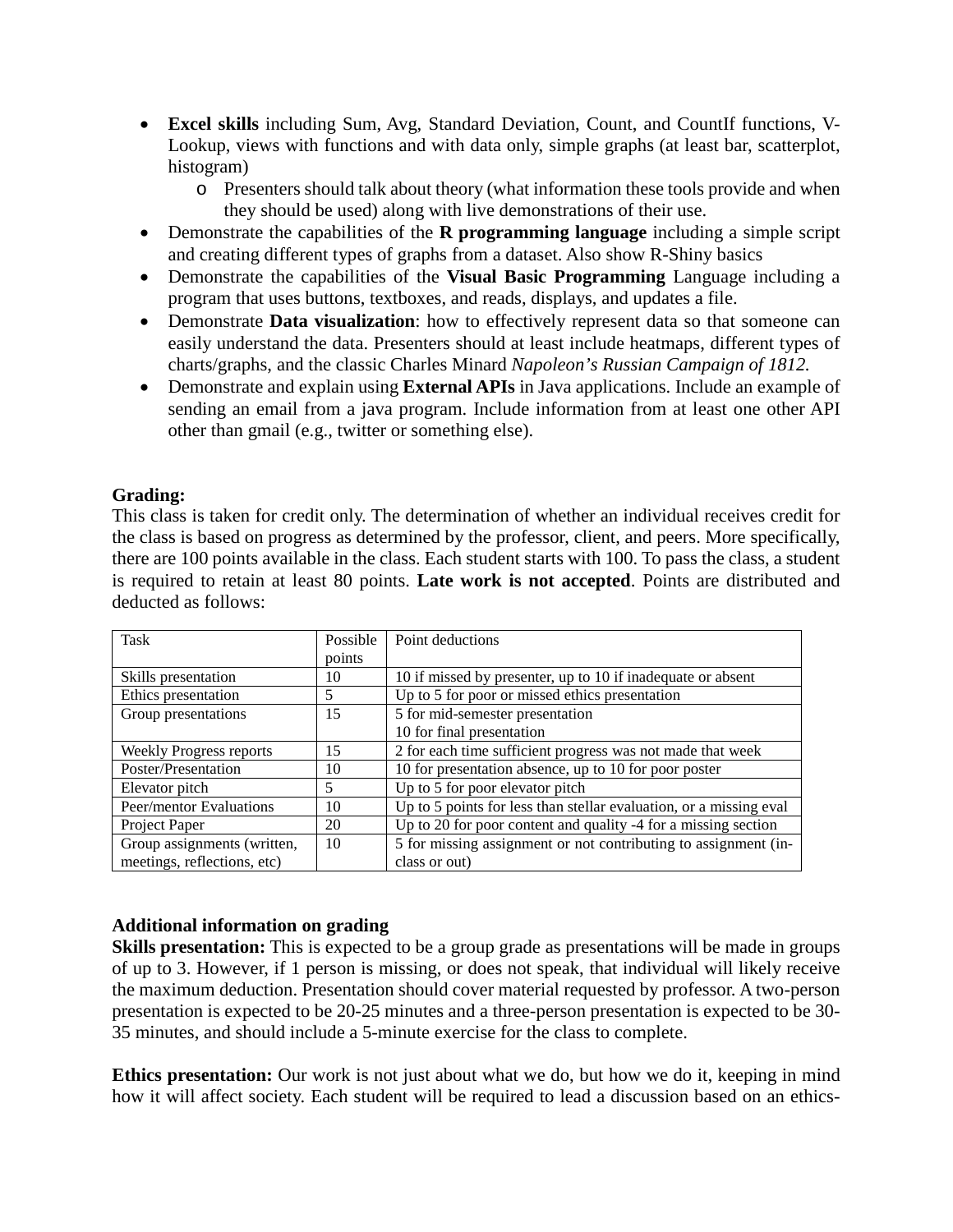based paper. The student should have thoroughly read and contemplated the paper and prepared a brief synopsis along with 3-4 discussion questions for class consideration based on that paper. Please feel free to include any insights that the Bible presents on the general topic. Presentations typically made on Mondays. 20 - 25 minutes in length.

**Group presentations:** This is a group grade. However, if 1 person is missing, or does not speak, that individual will receive the maximum deduction and this will not affect the rest of the group. Progress on project will be judged by your presentation, and failure to show adequate progress on your project can result in huge deductions especially on the final presentation during the final exam time. **Your final exam will be a group presentation. The final exam is Wednesday at 7:30.**

**Weekly progress reports:** A recounting of what you, as an individual, completed towards the project. Points can be re-gained in this category if dramatic contribution was made the week after points were missed.

**Poster:** Your poster will be presented to a wide audience. The expected presentation date is Monday, November 20. The poster as a whole is a group grade for 10 points. The exception is that an absence for the presentation is an automatic deduction of 10 for the individual. This does not affect the group.

**Elevator Pitch:** The elevator pitch shows that in individual is familiar enough with the project to present an interesting summary in 30-60 seconds. This is an individual grade and will be developed in anticipation of the poster presentation.

**Peer evaluations:** Are expected to be honest assessments of the contribution of your team member. Points will be deducted from the evaluation that you complete if the professor believes that the evaluation is not a true representation of reality (in other words, that you are just trying to be nice to a friend).

**Project Paper:** The project paper is an individual grade. It will be based on the individual sections being turned in and revised as requested. Credit is not given if the sections are not turned in on time. Points may also be deducted if you are absent on a day when peer reviews take place or if the final quality of the paper is poor.

**Group assignments:** Group assignments may include, but are not limited to, development of the problem statement and management plans, client meetings, client approvals, poster draft, and reflections.

Note on attendance: Poor attendance can influence your grade in several ways:

- Missing points on group assignments
- Poor peer evaluations
- Maximum points deducted for missing presentations
- Potential de-enrollment based on PLNU attendance policy

# **PLNU Policies**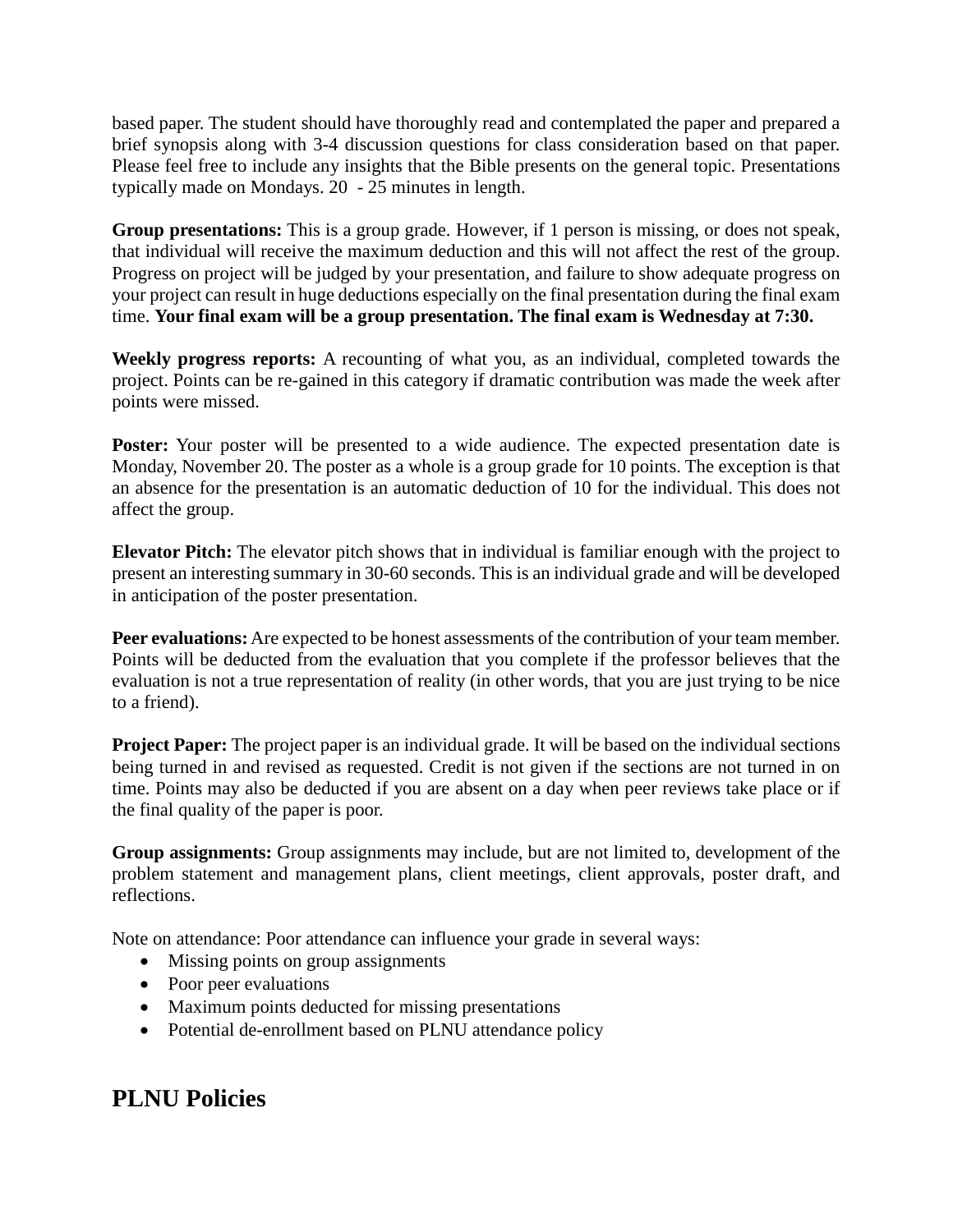#### **Attendance:**

Attendance is expected at each class session. In the event of an absence you are responsible for the material covered in class and the assignments given that day.

Regular and punctual attendance at all classes is considered essential to optimum academic achievement. If the student is absent from more than 10 percent of class meetings, the faculty member can file a written report which may result in de-enrollment. If the absences exceed 20 percent, the student may be de-enrolled without notice until the university drop date or, after that date, receive the appropriate grade for their work and participation. See the Undergraduate Academic Catalog [Class Attendance.](https://catalog.pointloma.edu/content.php?catoid=35&navoid=2136#Class_Attendance)

#### **Class Enrollment:**

It is the student's responsibility to maintain his/her class schedule. Should the need arise to drop this course (personal emergencies, poor performance, etc.), the student has the responsibility to follow through (provided the drop date meets the stated calendar deadline established by the university), not the instructor. Simply ceasing to attend this course or failing to follow through to arrange for a change of registration (drop/add) may easily result in a grade of F on the official transcript.

#### **Academic Accommodations:**

While all students are expected to meet the minimum standards for completion of this course as established by the instructor, students with disabilities may require academic adjustments, modifications or auxiliary aids/services. At Point Loma Nazarene University (PLNU), these students are requested to register with the Disability Resource Center (DRC), located in the Bond Academic Center. [\(DRC@pointloma.edu](mailto:DRC@pointloma.edu) or 619-849-2486). The DRC's policies and procedures for assisting such students in the development of an appropriate academic adjustment plan (AP) allows PLNU to comply with Section 504 of the Rehabilitation Act and the Americans with Disabilities Act. Section 504 (a) prohibits discrimination against students with special needs and guarantees all qualified students equal access to and benefits of PLNU programs and activities. After the student files the required documentation, the DRC, in conjunction with the student, will develop an AP to meet that student's specific learning needs. The DRC will thereafter email the student's AP to all faculty who teach courses in which the student is enrolled each semester. The AP must be implemented in all such courses.

If students do not wish to avail themselves of some or all of the elements of their AP in a particular course, it is the responsibility of those students to notify their professor in that course. PLNU highly recommends that DRC students speak with their professors during the first two weeks of each semester about the applicability of their AP in that particular course and/or if they do not desire to take advantage of some or all of the elements of their AP in that course.

#### **Academic Honesty:**

Students should demonstrate academic honesty by doing original work and by giving appropriate credit to the ideas of others. Academic dishonesty is the act of presenting information, ideas, and/or concepts as one's own when in reality they are the results of another person's creativity and effort. A faculty member who believes a situation involving academic dishonesty has been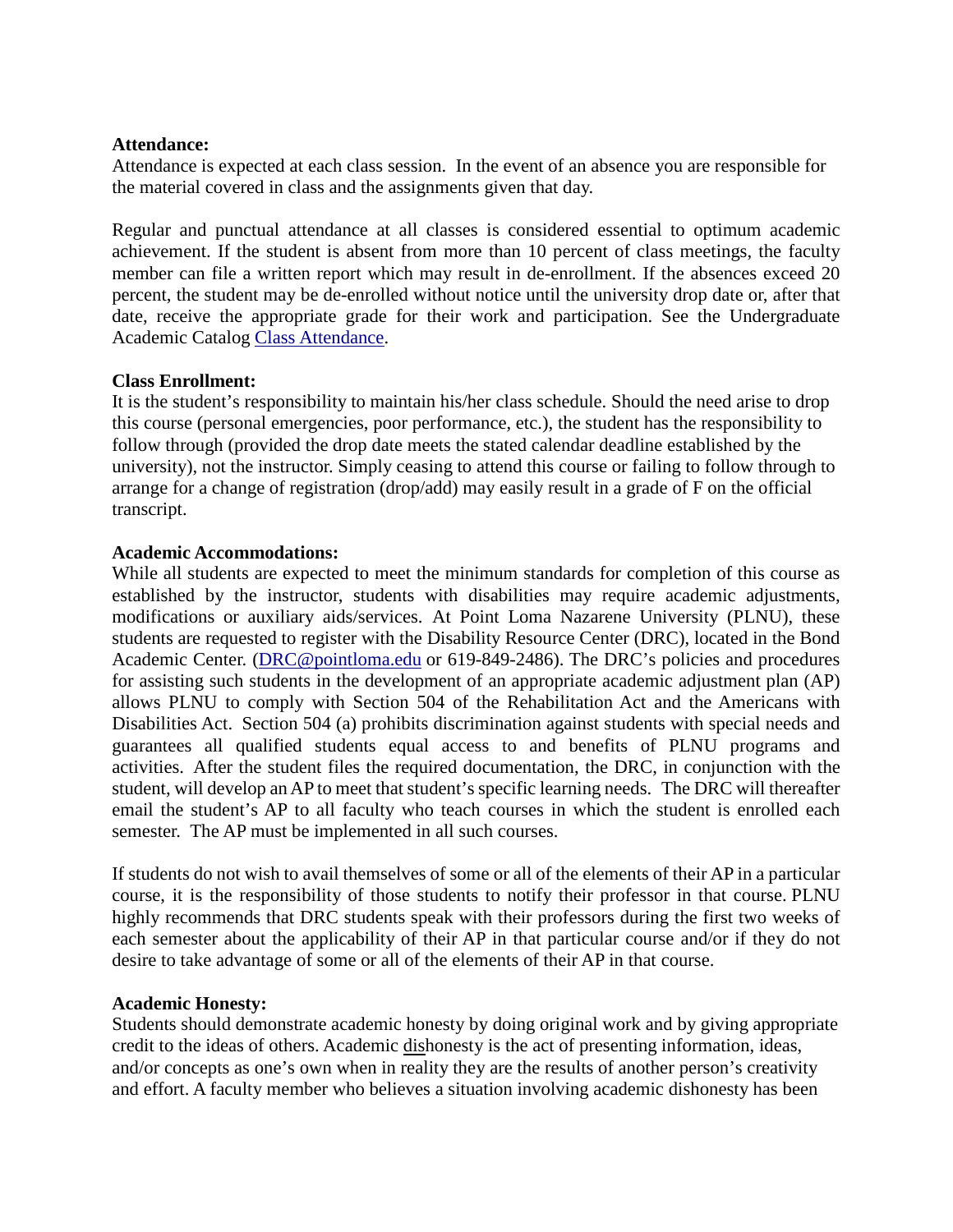detected may assign a failing grade for that assignment or examination, or, depending on the seriousness of the offense, for the course. Faculty should follow and students may appeal using the procedure in the university Catalog. Se[e Academic Honesty](https://catalog.pointloma.edu/content.php?catoid=35&navoid=2136#Academic_Honesty) for definitions of kinds of academic dishonesty and for further policy information.

# **Final Exam: Wednesday of finals week @ 7:30am**

The final exam date and time is set by the university at the beginning of the semester and may not be changed by the instructor. This schedule can be found on the university website and in th course calendar. No requests for early examinations will be approved. Only in the case that a student is required to take three exams during the same day of finals week, is an instructor authorized to consider changing the exam date and time for that particular student.

# **Copyright Protected Materials:**

Point Loma Nazarene University, as a non-profit educational institution, is entitled by law to use materials protected by the US Copyright Act for classroom education. Any use of those materials outside the class may violate the law.

# **Credit Hour:**

In the interest of providing sufficient time to accomplish the stated course learning outcomes, this class meets the PLNU credit hour policy for a 3-unit class delivered over 15 weeks. Specific details about how the class meets the credit hour requirements can be provided upon request.

| Monday                         |                                                                              | Wednesday                                                                                                            |    |
|--------------------------------|------------------------------------------------------------------------------|----------------------------------------------------------------------------------------------------------------------|----|
| Aug: 27                        | 28:<br>Intro & group<br>selection &<br>skills<br>presentations<br>selections | 29<br>Problem Statement &<br>email client                                                                            | 30 |
| 3<br>Labor Day<br>(no classes) | 4<br>Sept: 1                                                                 | 5<br>Discuss ethics<br>presentations $\&$<br>scheduling the project<br><b>Report on first meeting</b><br>with client | 6  |
| 10<br>Skills presentations     | 11                                                                           | 12<br>Skills presentations<br>Schedule due (gantt<br>chart)                                                          | 13 |
| 17<br>Skills presentations     | 18                                                                           | 19<br>Your technical papers $\&$<br>good sources &<br>6 points of an abstract                                        | 20 |

#### **Schedule**